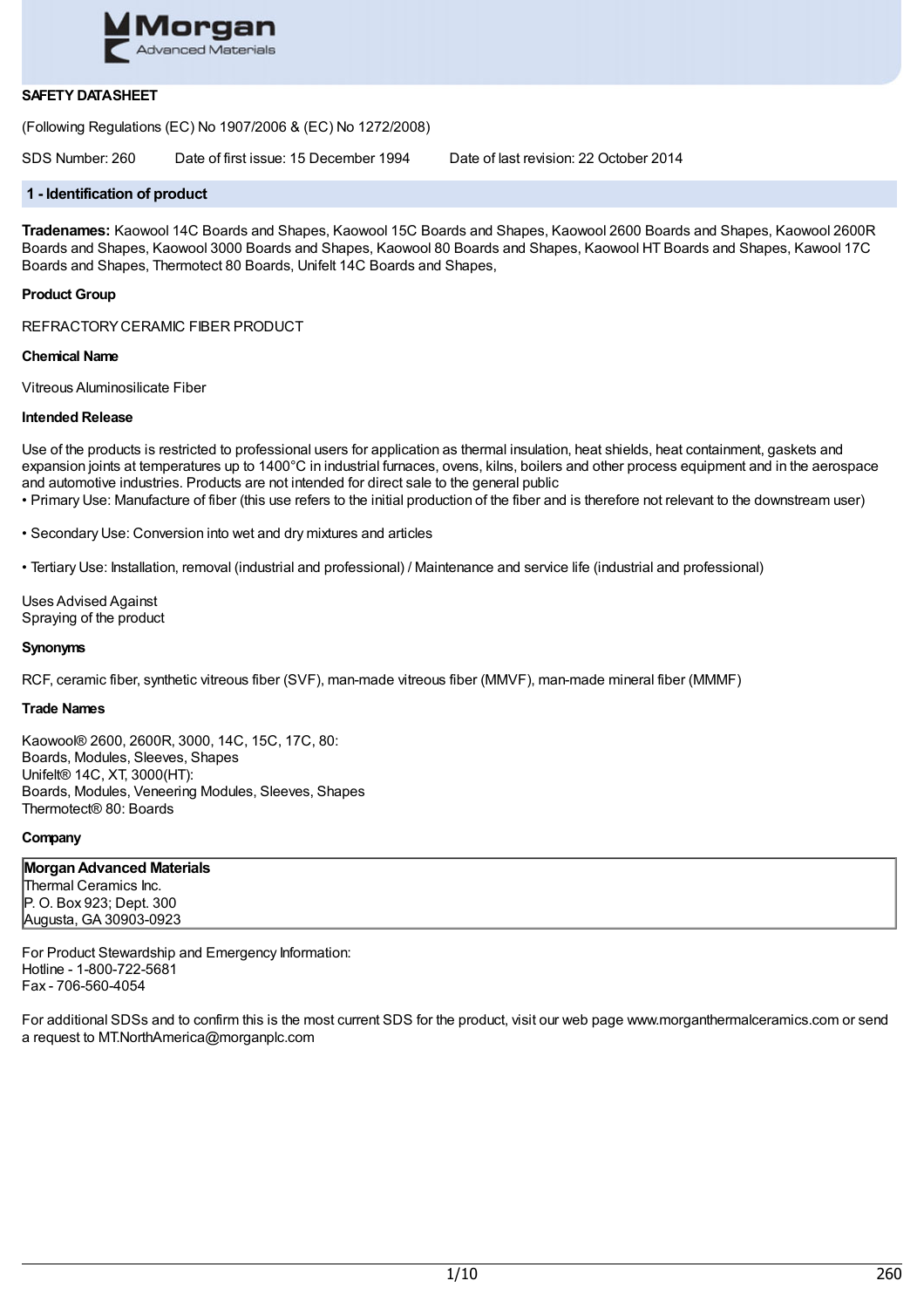

### **2 - Hazard Identification**

# **EmergencyOverview**

POSSIBLE CANCER HAZARD BY INHALATION.

(See Section 11 for more information)

### **Chronic Effects**

There has been no increased incidence of respiratory disease in studies examining occupationally exposed workers. In animal studies, long term laboratory exposure to doses hundreds of times higher than normal occupational exposures has produced fibrosis, lung cancer and mesothelioma in rats or hamsters. The fibers used in those studies were specially sized to maximize rodent respirability.

### **Possible Health Effects**

Target Organs: Respiratory Tract (nose and throat), Eyes, Skin

Respiratory Tract Irritation: If inhaled in sufficient quantity, may cause temporary, mild mechanical irritation to respiratory tract. Symptoms may include scratchiness of the nose or throat, cough or chest discomfort

Eye Irritation: May cause temporary, mild mechanical irritation. Fibers may be abrasive; prolonged contact may cause damage to the outer surface of the eye.

Skin Irritation: May cause temporary, mild mechanical irritation. Exposure may also result in inflammation, rash or itching. Gastrointestinal Irritation: Unlikely route of exposure.

Medical Conditions Aggrevated by Exposure: Pre-existing medical conditions, including dermatitis, asthma or chronic lung disease may be aggravated by exposure; individuals who have a history of allergies may experience greater amounts of skin and respiratory irritation.

#### **Hazard Classification Info**

Although studies, involving occupationally exposed workers, have not identified any increased incidence of respiratory disease, results from animal testing have been used as the basis for hazard classification. In each of the following cases, the conclusions are qualitative only and do not rest upon any quantitative analysis suggesting that the hazard actually may occur at current occupational exposure levels.

The International Agency for Research on Cancer (IARC) confirmed in October 2001 that Group 2B (possible human carcinogen based on sufficient evidence of carcinogenicity in animals but inadequate evidence in humans) continues to be the appropriate classification for refractory ceramic fiber.

The SeventhAnnual Report on Carcinogens (1994), prepared by the National Toxicology Program (NTP), classified respirable RCF and glasswool as substances reasonably anticipated to be carcinogens.

The American Conference of Governmental Industrial Hygienists (ACGIH) has classified RCF as "A2-Suspected Human Carcinogen."

The Commission of The European Communities (DG XI) has classified RCF as a substance "that should be regarded as if it is carcinogenic to man"

The State of California, pursuant to Proposition 65, The Safe Drinking Water and Toxic Enforcement Act of 1986, has listed "ceramic fibers (airborne fibers of respirable size)" as a chemical known to the State of California to cause cancer.

The Canadian Environmental ProtectionAgency (CEPA) has classified RCF as "probably carcinogenic" (Group 2).

The Canadian Workplace Hazardous Materials Information System (WHMIS) – RCF is classified as Class D2A - Materials Causing Other Toxic Effects.

The Hazardous Materials Identification System (HMIS) –

Health 1\* Flammability 0 Reactivity 0 Personal Protection Index: X (Employer Determined)

(\* denotes potential for chronic effects)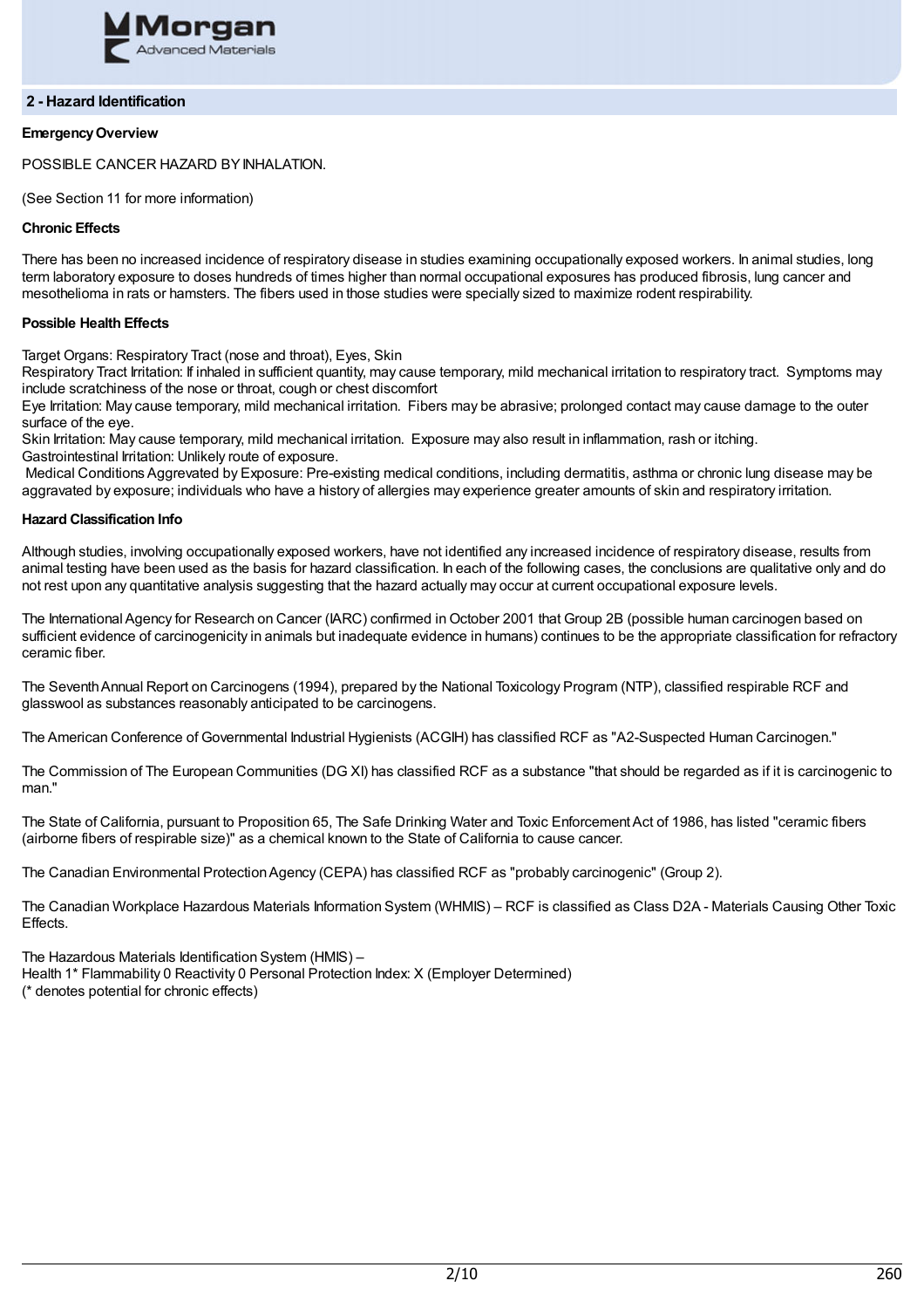

# **3 - Composition / Information On Ingredients**

| <b>COMPONENTS</b>                                                                                                 |             | <b>CAS NUMBER</b> | % BY WEIGHT |  |
|-------------------------------------------------------------------------------------------------------------------|-------------|-------------------|-------------|--|
| Refractories, Fibers, Aluminosilicate                                                                             |             | 142844-00-6       | Up to 70    |  |
| Aluminum Oxide (fibrous form)                                                                                     |             | 1344-28-1         | Up to $50$  |  |
| Aluminum Oxide                                                                                                    |             | 1344-28-1         | Up to $30$  |  |
| Silica Amorphous                                                                                                  |             | 7631-86-9         | $8 - 15$    |  |
| $\mathsf{Start}^{(1)}$                                                                                            |             | 9005-25-8         | $0 - 10$    |  |
| Latex <sup>(2)</sup>                                                                                              |             | <b>NONE</b>       | $5 - 15$    |  |
| $(1)$ Starch is not in 2600R, Unifelt 14C, XT and 3000(HT).                                                       |             |                   |             |  |
| $(2)$ Latex is only in Unifelt 14C, XT and 3000(HT).                                                              |             |                   |             |  |
| $\vert$ <sup>(3)</sup> For SARA Title III reporting purposes, the <b>aluminum oxide</b> (fibrous form) content is |             |                   |             |  |
| l - Kaowool® 2600                                                                                                 | $10 - 20%$  |                   |             |  |
| - Kaowool 2600R, 14C and Unifelt® 14C                                                                             | $5 - 15%$   |                   |             |  |
| l - Kaowool 3000. 15C. 17C                                                                                        | $40 - 50\%$ |                   |             |  |
| - Unifelt XT and 3000(HT)                                                                                         | $45 - 59%$  |                   |             |  |

(See Section 8 "Exposure Controls / Personal Protection" for exposure guidelines)

## **4 - First-Aid measures**

# **4.1 - Eyes**

If eyes become irritated, flush immediately with large amounts of lukewarm water for at least 15 minutes. Eyelids should be held away from the eyeball to ensure thorough rinsing. Do not rub eyes.

### **4.2 - Skin**

If skin becomes irritated, remove soiled clothing. Do not rub or scratch exposed skin. Wash area of contact thoroughly with soap and water. Using a skin cream or lotion after washing may be helpful.

# **4.3 - RespiratoryTract**

If respiratory tract irritation develops, move the person to a dust free location. See Section 8 for additional measures to reduce or eliminate exposure.

# **4.4 - Gastrointestinal**

If gastrointestinal tract irritation develops, move the person to a dust free environment.

\*If the above symptoms persist, seek medical attention\* NOTES TO PHYSICIANS: Skin and respiratory effects are the result of temporary, mild mechanical irritation; fiber exposure does not result in allergic manifestations.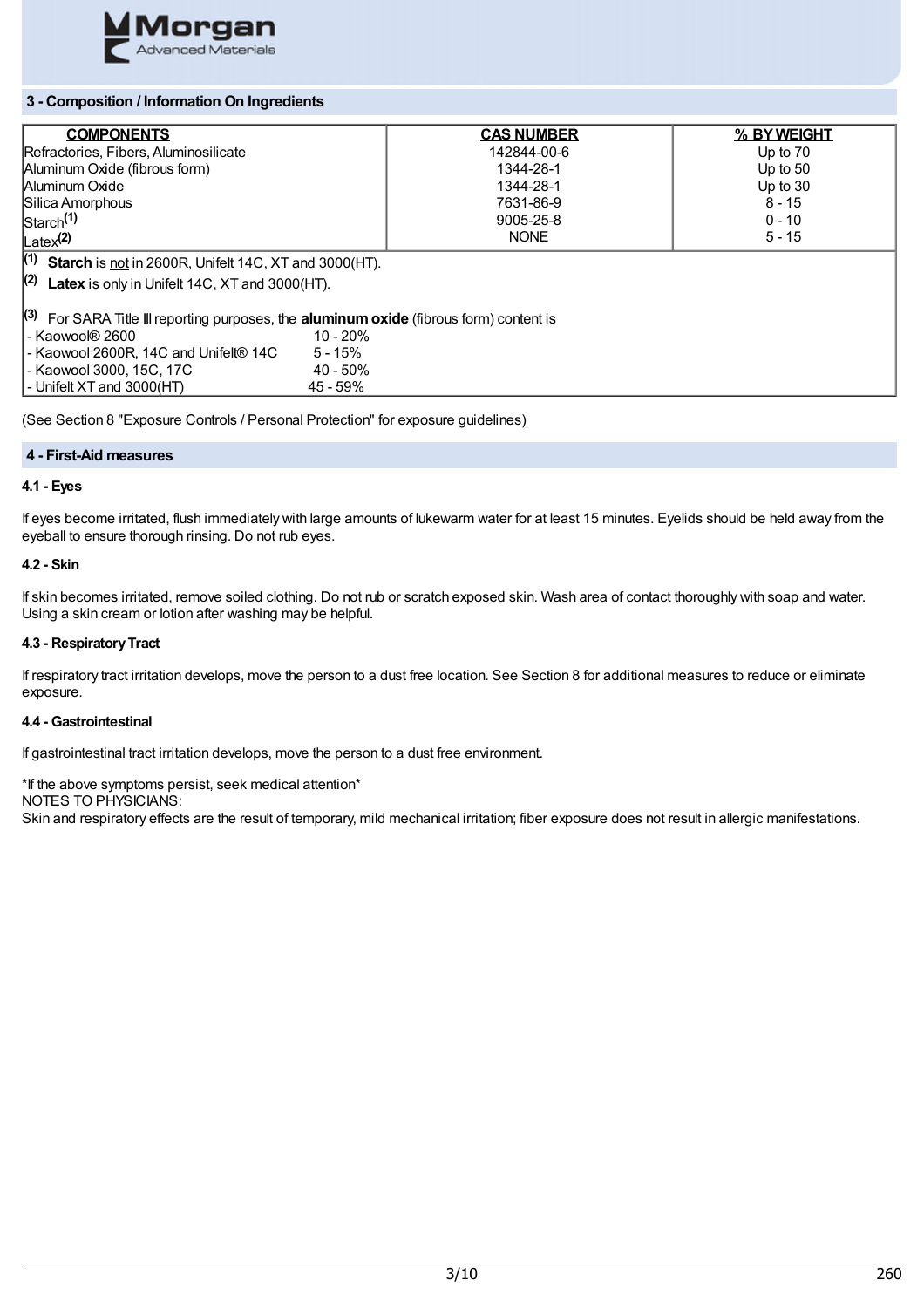

#### **5 - Fire-fighting measures**

# **5.1 - NFPACodes**

Flammability: 0 Health: 1 Reactivity: 0 Special: 0

#### **5.2 - NFPAUnusual Hazards**

None

**5.3 - Flammable Properties**

None

**5.4 - Flash Point**

None

**5.5 - Hazardous decompostion products**

None

**5.6 - Unusual Fire and explosion hazard**

None

## **5.7 - Extingushing media**

Use extinguishing media suitable for type of surrounding fire

# **6 - Accidental Release Measures**

Avoid creating airborne dust. Dust suppressing cleaning methods such as wet sweeping or vacuuming should be used to clean the work area. If vacuuming, the vacuum should be equipped with a HEPA filter. Compressed air or dry sweeping should not be used for cleaning.

## **7 - Handling and storage**

# **7.1 - Handling**

Handle ceramic fiber carefully. Limit use of power tools unless in conjunction with local exhaust. Use hand tools whenever possible. Frequently clean the work area with HEPA filtered vacuum or wet sweeping to minimize the accumulation of debris. Do not use compressed air for cleanup.

#### **7.2 - Storage**

Store in original container in a dry area. Keep container closed when not in use.

Product packaging may contain residue. Do not reuse.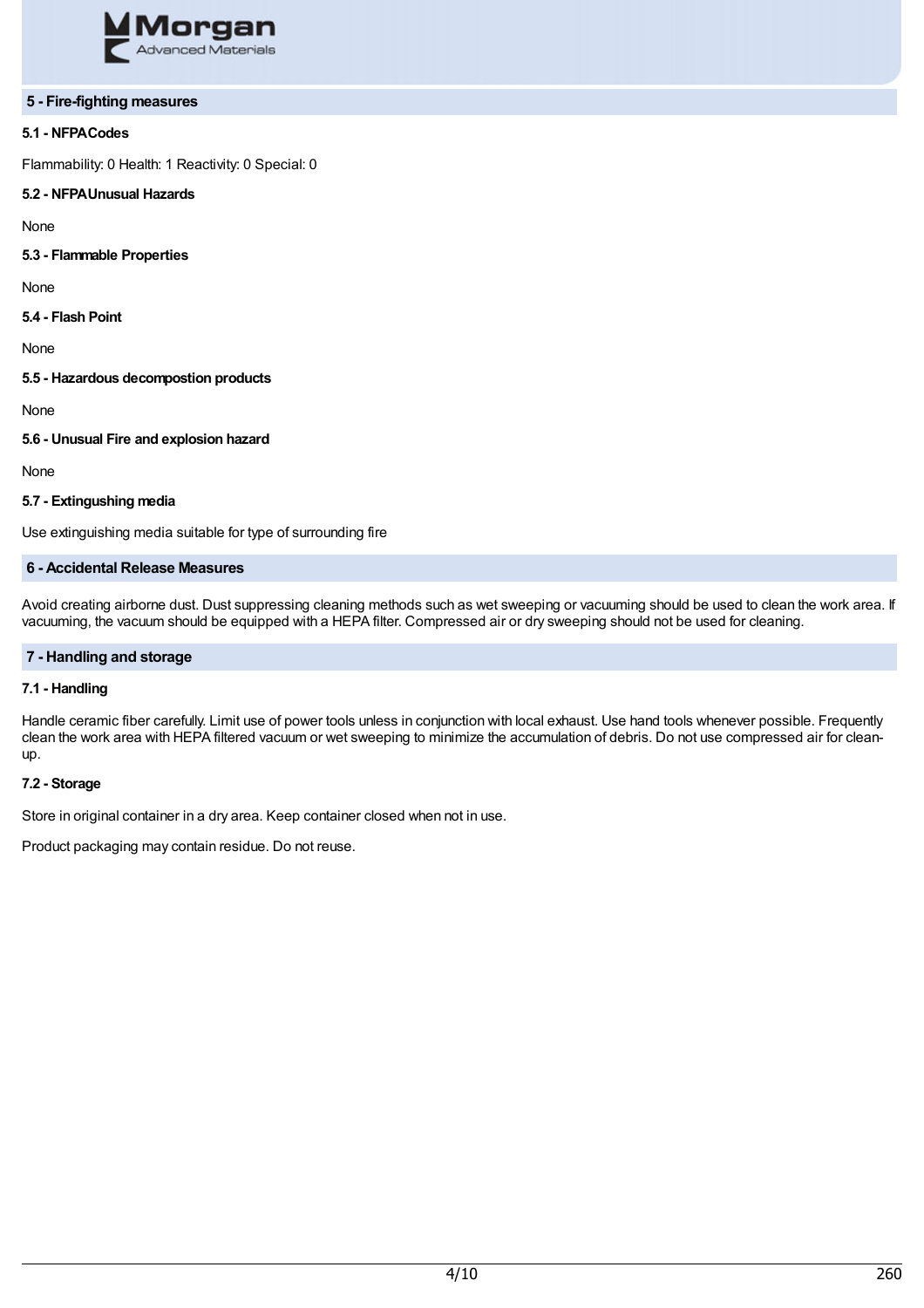

# **8 - Risk Management Measures / Exposures Controls / Personal Protection**

# **Exposure Limit/Guidelines Table**

| <b>EXPOSURE GUIDELINES</b>                                                                                                                                                                                                                                                                                                                                                                                                                                                                                                                                                                                                                                                                                                                                                                                                                                                                                                                                                                                                                                                                                                                                                                                                                                                     |                                                                            |                     |                                     |  |
|--------------------------------------------------------------------------------------------------------------------------------------------------------------------------------------------------------------------------------------------------------------------------------------------------------------------------------------------------------------------------------------------------------------------------------------------------------------------------------------------------------------------------------------------------------------------------------------------------------------------------------------------------------------------------------------------------------------------------------------------------------------------------------------------------------------------------------------------------------------------------------------------------------------------------------------------------------------------------------------------------------------------------------------------------------------------------------------------------------------------------------------------------------------------------------------------------------------------------------------------------------------------------------|----------------------------------------------------------------------------|---------------------|-------------------------------------|--|
| <b>MAJOR COMPONENT</b>                                                                                                                                                                                                                                                                                                                                                                                                                                                                                                                                                                                                                                                                                                                                                                                                                                                                                                                                                                                                                                                                                                                                                                                                                                                         | <b>OSHA PEL</b>                                                            | <b>ACGIH TLV</b>    | <b>MANUFACTURER'S</b><br><b>REG</b> |  |
| Refractories, Fibers,<br>Aluminosilicate                                                                                                                                                                                                                                                                                                                                                                                                                                                                                                                                                                                                                                                                                                                                                                                                                                                                                                                                                                                                                                                                                                                                                                                                                                       | None Established*                                                          | 0.2 f/cc, 8-hr. TWA | 0.5 f/cc, 8-hr. TWA**               |  |
| Latex***                                                                                                                                                                                                                                                                                                                                                                                                                                                                                                                                                                                                                                                                                                                                                                                                                                                                                                                                                                                                                                                                                                                                                                                                                                                                       | None Established                                                           | None Established    | <b>NONE</b>                         |  |
| Aluminum Oxide                                                                                                                                                                                                                                                                                                                                                                                                                                                                                                                                                                                                                                                                                                                                                                                                                                                                                                                                                                                                                                                                                                                                                                                                                                                                 | 15 mg/m <sup>3</sup> (total dust)<br>5 mg/m <sup>3</sup> (respirable dust) | None Established    | <b>NONE</b>                         |  |
| Aluminum Oxide (fibrous form) NONE                                                                                                                                                                                                                                                                                                                                                                                                                                                                                                                                                                                                                                                                                                                                                                                                                                                                                                                                                                                                                                                                                                                                                                                                                                             |                                                                            | None Established    | 1 f/cc, 8-hr, TWA                   |  |
| Starch                                                                                                                                                                                                                                                                                                                                                                                                                                                                                                                                                                                                                                                                                                                                                                                                                                                                                                                                                                                                                                                                                                                                                                                                                                                                         | 15 mg/m <sup>3</sup> (total dust)<br>5 mg/m <sup>3</sup> (respirable dust) | None Established    | <b>INONE</b>                        |  |
| Contaminants] applies generally - Total Dust 15 mg/m <sup>3</sup> ; Respirable Fraction 5 mg/m <sup>3</sup> . The PEL for RCF in<br>California is 0.2 f/cc, 8-hr TWA<br>**The Refractory Ceramic Fibers Coalition (RCFC) has sponsored comprehensive toxicology and<br>epidemiology studies to identify potential RCF-related health effects [see Section 11 for more details],<br>consulted experts familiar with fiber and particle science, conducted a thorough review of the RCF-related<br>scientific literature, and further evaluated the data in a state-of-the-art quantitative risk assessment. Based<br>on these efforts and in the absence of an OSHA PEL, RCFC has adopted a recommended exposure<br>guideline (REG), as measured under NIOSH Method 7400 B. The manufacturers' REG is intended<br>to promote occupational health and safety through feasible exposure controls and reductions as<br>determined by extensive industrial hygiene monitoring efforts undertaken voluntarily and pursuant to an<br>agreement with the U.S. Environmental Protection Agency.<br>***Trace amounts of formaldehyde may release from latex during initial heating of this product. The current<br>OSHA PELs for formaldehyde are: 0.75 ppm (8hr. TWA) and 2 ppm (STEL). |                                                                            |                     |                                     |  |
| OTHER OCCUPATIONAL EXPOSURE LEVELS (OEL)<br>RCF-related occupational exposure limits vary internationally. Regulatory OEL examples include: Canada<br>0.2 to 1.0 f/cc; United Kingdom - 1.0 f/cc. Non-regulatory OEL examples include: RCFC REG - 0.5<br>f/cc. The objectives and criteria underlying each of these OEL decisions also vary. The evaluation of<br>occupational exposure limits and their relative applicability to the workplace is best performed, on a case-<br>by-case basis, by a qualified Industrial Hygienist.                                                                                                                                                                                                                                                                                                                                                                                                                                                                                                                                                                                                                                                                                                                                          |                                                                            |                     |                                     |  |

### **Engineering controls**

Use feasible engineering controls such as local exhaust ventilation, point of generation dust collection, down draft work stations, emission controlling tool designs, and materials handling equipment designed to minimize airborne fiber emissions.

### **PPE - Skin**

Wear gloves (e.g. cotton), head coverings and full body clothing as necessary to prevent skin irritation. Washable or disposable clothing may be used. If possible, do not take unwashed work clothing home. If soiled work clothing must be taken home, employers should ensure employees are trained on the best practices to minimize or avoid non-work dust exposure (e.g., vacuum clothes before leaving the work area, wash work clothing separately, rinse washer before washing other household clothes, etc.).

#### **PPE - Eye**

Wear safety glasses with side shields or other forms of eye protection in compliance with appropriate OSHA standards to prevent eye irritation. The use of contact lenses is not recommended, unless used in conjunction with appropriate eye protection. Do not touch eyes with soiled body parts or materials. If possible, have eye-washing facilities readily available where eye irritation can occur.

#### **PPE - Respiratory(general text)**

When engineering and/or administrative controls are insufficient to maintain workplace exposures within the 0.5 f/cc REG, the use of appropriate respiratory protection, pursuant to the requirements of OSHA Standards 29 CFR 1910.134 and 29 CFR 1926.103, is recommended. The following information is provided as an example of appropriate respiratory protection for aluminosilicate fibers. The evaluation of workplace hazards and the identification of appropriate respiratory protection is best performed, on a case-by-case basis, by a qualified Industrial Hygienist.

| MANUFACTURER'S RESPIRATORY PROTECTION RECOMMENDATIONS WHEN HANDLING RCF PRODUCTS |                                                                     |  |
|----------------------------------------------------------------------------------|---------------------------------------------------------------------|--|
| Respirable Airborne Fiber Concentration                                          | <b>Respirator Recommendation</b> $1$                                |  |
| Not yet determined but expected to be below <b>REG/PEL/OEL</b> based             | Half-face, air-purifying respirator equipped with a NIOSH-certified |  |
| Ion operation                                                                    | P100 particulate filter cartridge.                                  |  |
| "Reliably" less than REG/PEL/OEL                                                 | See recommendation below for individual worker requests.            |  |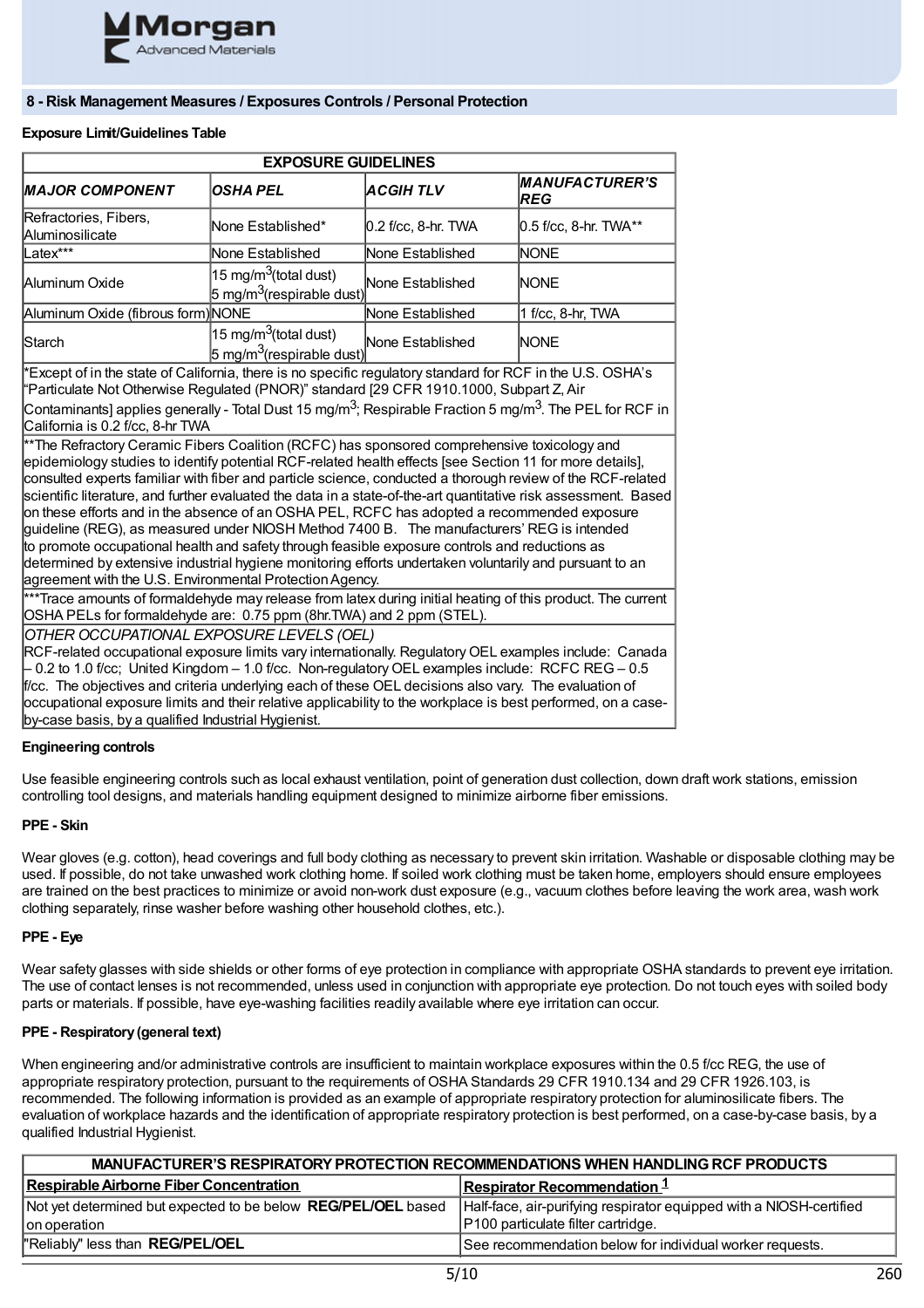

| Up to 10 times of <b>REG/PEL/OEL</b>                                                                                                                                      | Half-face, air-purifying respirator equipped with a NIOSH - certified<br>P100 particulate filter cartridge.                             |
|---------------------------------------------------------------------------------------------------------------------------------------------------------------------------|-----------------------------------------------------------------------------------------------------------------------------------------|
| Up to 50 times of REG/PEL/OEL                                                                                                                                             | Full-facepiece, air-purifying respirator equipped with a NIOSH<br>-certified P100 particulate filter cartridge or PAPR.                 |
| Greater than 50 times of <b>REG/PEL/OEL</b>                                                                                                                               | PAPR with tight-fitting full facepiece or a supplied air respirator in<br>continuous flow mode.                                         |
| When individual workers request respiratory protection as a matter of<br>personal comfort or choice and exposures are "reliably" below<br><b>REG/PEL/OEL</b> (8-hr., TWA) | A NIOSH-certified respirator, such as a disposable particulate<br>respirator or respirators with filter cartridges rated N95 or better. |

 $^{\sharp}$ Note:The P100 recommendation is a conservative default choice; in some cases, solid arguments can be made that other respirator types (e.g., N95, R99, etc.) may be suitable for some tasks or work environments. The P100 recommendation is not **designed to limit informed choices, provided that respiratory protection decisions comply with 29 CFR 1910.134.**

# **Other Information:**

Concentrations based upon an eight-hour time weighted average (TWA) as determined by air samples collected and analyzed pursuant to NIOSH method 7400 (B) for airborne fibers.

The manufacturer recommends the use of a full-face piece, air purifying respirator equipped with an appropriate particulate filter cartridge during furnace tear-out events and the removal of used RCF to control exposures to airborne fiber and the potential presence of crystalline silica. If exposure levels are known, the respiratory protection chart provided above may be applied.

Potential exposure to other airborne contaminants should be evaluated by a qualified Industrial Hygienist for the selection of appropriate respiratory protection and air monitoring.

In the absence of other objective data or when concentrations are unknown, the manufacturer recommends the use of a half-face, air-purifying respirator equipped with a NIOSH-certified P-100 particulate filter cartridge (See above note).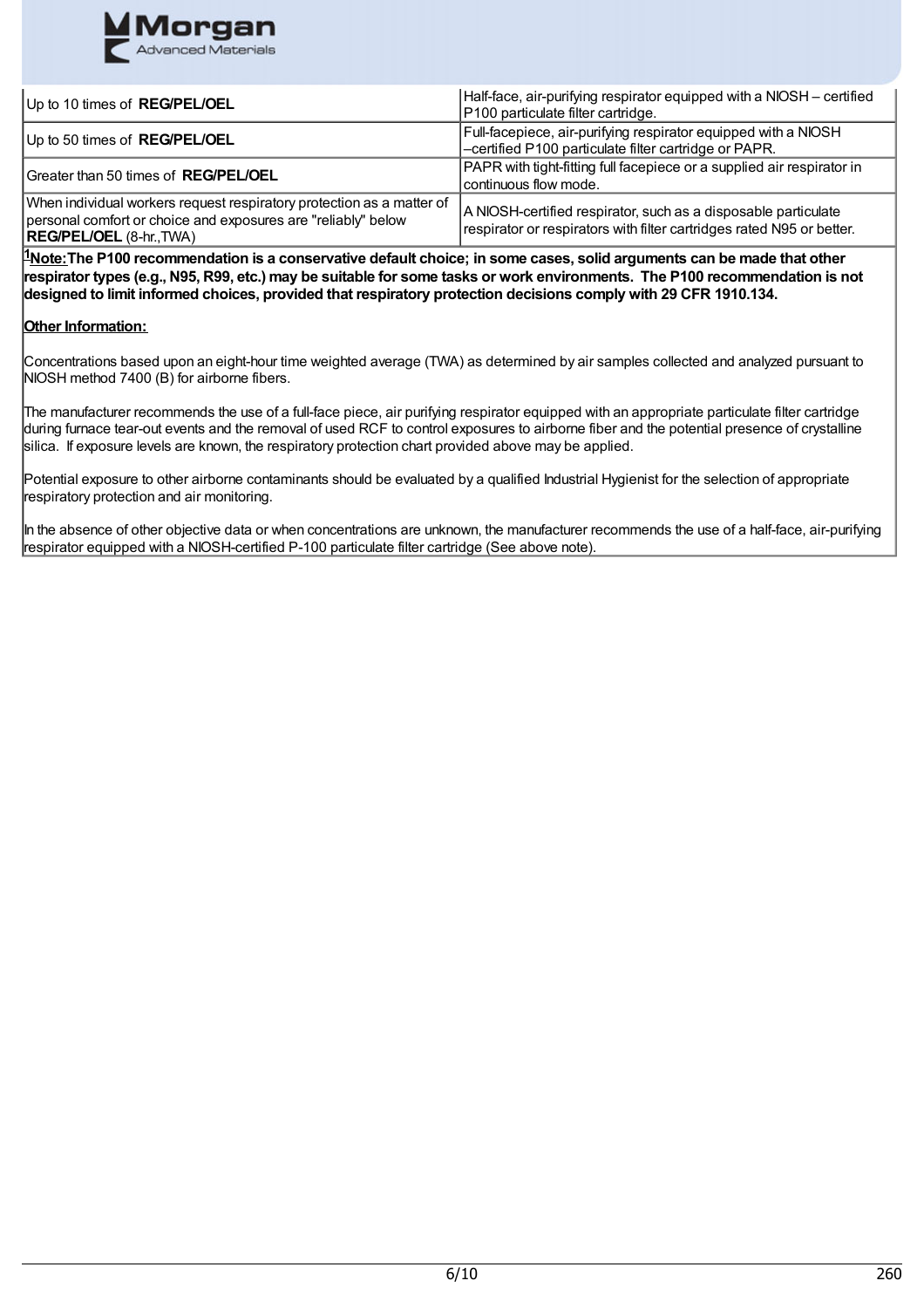

| 9 - Physical and chemical properties |                                |
|--------------------------------------|--------------------------------|
| <b>ODOR &amp; APPEARANCE</b>         | Fiber shapes                   |
| <b>CHEMICAL FAMILY</b>               | Vitreous Aluminosilicate Fiber |
| <b>BOILING POINT</b>                 | Not Applicable                 |
| <b>WATER SOLUBILITY (%)</b>          | Not soluble in water           |
| <b>MELTING POINT</b>                 | 1760°C (3200°F)                |
| <b>SPECIFIC GRAVITY</b>              | $2.50 - 2.75$                  |
| <b>VAPOR PRESSURE</b>                | Not applicable                 |
| pH                                   | Not applicable                 |
| VAPOR DENSITY (Air = 1)              | Not applicable                 |
| % VOLATILE                           | Not applicable                 |
| <b>MOLECULAR FORMULA</b>             | Not applicable                 |
| 10 - Stability and Reactivity        |                                |

# **Chemical stability**

Stable under conditions of normal use

#### **Incompatabilities**

None

**Conditions to avoid**

None

## **Hazardous decomposition products**

Carbon monoxide, carbon dioxide, oxides of nitrogen and trace amounts of aromatic and aliphatic hydrocarbons may be released from burning of latex polymer.

# **Hazardous polymerization**

Not applicable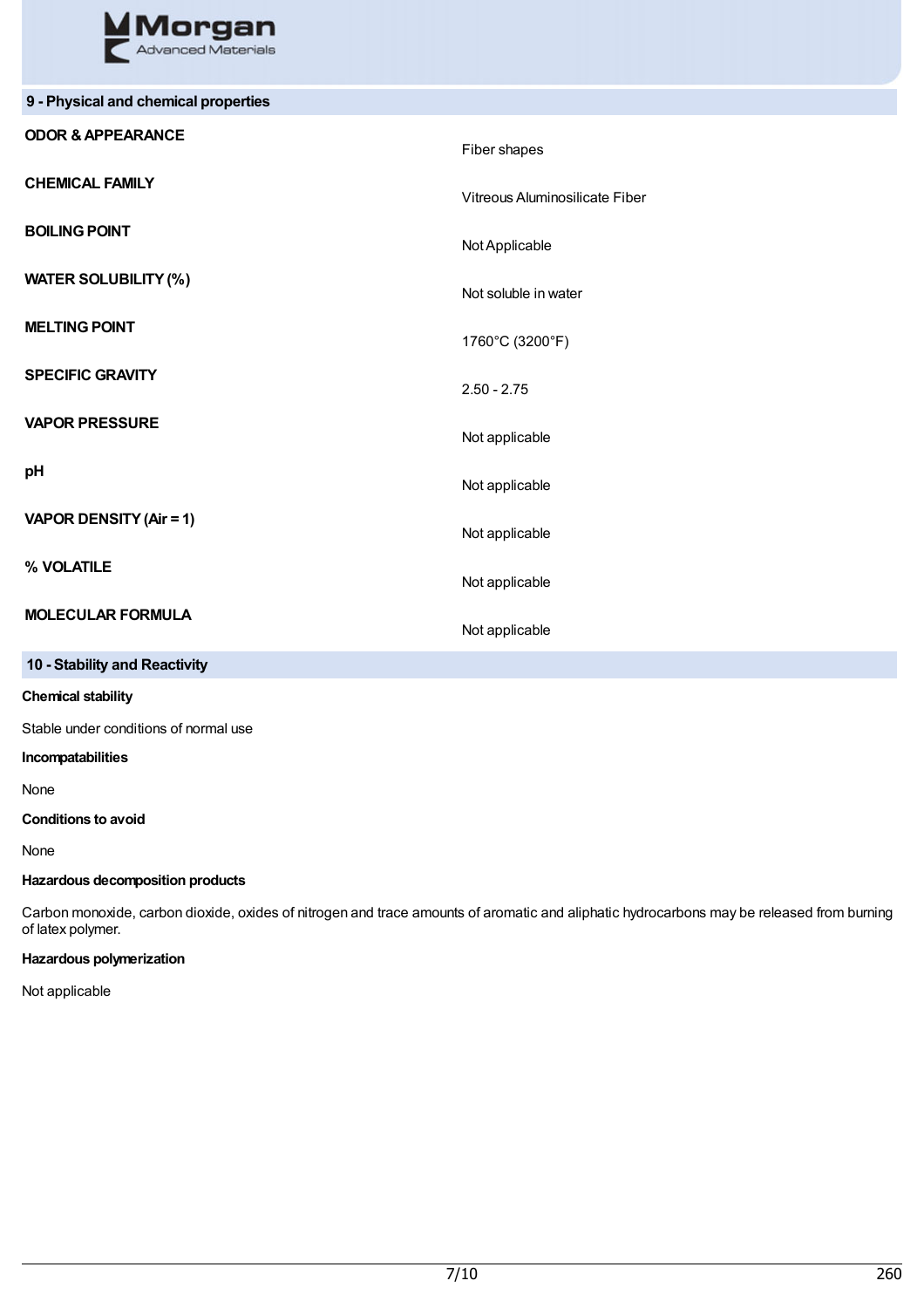

# **11 - Toxicological information**

### HEALTH DATA SUMMARY:

Epidemiological studies that include most people who have ever worked in domestic RCF production have indicated no increased incidence of respiratory disease or other significant health effects in occupationally exposed workers. In animal studies, long-term, high-dose inhalation exposure resulted in the development of respiratory disease in rats and hamsters.

### **Epidemiology**

The University of Cincinnati is conducting an ongoing epidemiologic investigation. The evidence obtained from employees in U. S. RCF manufacturing facilities is as follows:

1) There is no evidence of any fibrotic lung disease (interstitial fibrosis) from evaluations of chest X-rays.

2) There is no evidence of an elevated incidence of lung disease among RCF manufacturing employees.

3) In early studies an apparent statistical "trend" within the exposed population was observed between RCF exposure duration and some measures of lung function. The observations were clinically insignificant. If these observations were made on an individual employee, the results would be interpreted as being within the normal (predicted) respiratory range.A more recent longitudinal study of employees with 5 or more pulmonary function tests refutes the earlier observations, finding no effect on lung function associated with RCF production experience. Initial data (circa 1987) seemed to indicate an interactive effect between smoking and RCF exposure; more recent data, however, found no interactive effect. Nevertheless, to promote good health, RCF employees are still actively encouraged not to smoke.

4) Pleural plaques (thickening along the chest wall) have been observed in a small number of RCF employees. Some studies appear to show a relationship between the occurrence of pleural plaques on chest radiographs and the following variables: (a) years since RCF production hire date; (b) duration of RCF production employment; and (c) cumulative RCF exposure. The best evidence to date indicates that pleural plaques are a marker of exposure only. Pleural plaques are not associated with pulmonary impairment. The pathogenesis of pleural plaques remains incompletely understood; however, the mechanism appears to be an inflammatory response caused by inhaled fibers.

#### **Toxicology**

Silica, amorphous: Toxic effects described in animals from single inhalation exposures of amorphous silica include upper respiratory irritation, lung congestion, bronchitis, and emphysema. Repeated inhalation exposures at concentration of 50 or 150 mg/m3 produced increased lung weights and lung changes. No progressive pulmonary fibrosis was seen and the observed lung changes were reversible. No adverse effects were observed in this study at 10 mg/m3. No animal test reports are available to define the carcinogenic, mutagenic, or reproductive effects.

To obtain more epidemiology or toxicology information, please call the toll free telephone number for the Thermal Ceramics Product Stewardship Program found in Section 16 - Other Information.

# **12 - Ecological information**

No ecological concerns have been identified.

#### **13 - Disposal Considerations**

#### **13.1 - Waste Management**

To prevent waste materials from becoming airborne during waste storage, transportation and disposal, a covered container or plastic bagging is recommended.

#### **13.2 - Disposal**

RCF, as manufactured, is not classified as a hazardous waste according to Federal regulations (40 CFR 261). As manufactured, RCF was tested using EPA's Toxicity Characteristic Leaching Procedure (TCLP). Results showed there were no detectable contaminants or detectable leachable contaminants that exceeded the regulatory levels.Any processing, use, alteration or chemical additions to the product, as purchased, may alter the disposal requirements. Under Federal regulations, it is the waste generator's responsibility to properly characterize a waste material, to determine if it is a "hazardous" waste. Check local, regional, state or provincial regulations to identify all applicable disposal requirements.

#### **14 - Transport information**

Hazard Class: Not Regulated United Nations (UN) Number: Not Applicable Labels: Not Applicable North America (NA) Number: Not Applicable Placards: NotApplicable Bill of Lading: Product Name

# **INTERNATIONAL**

Canadian TDG Hazard Class & PIN: Not regulated Not classified as dangerous goods under ADR (road), RID (train), IATA (air) or IMDG (ship).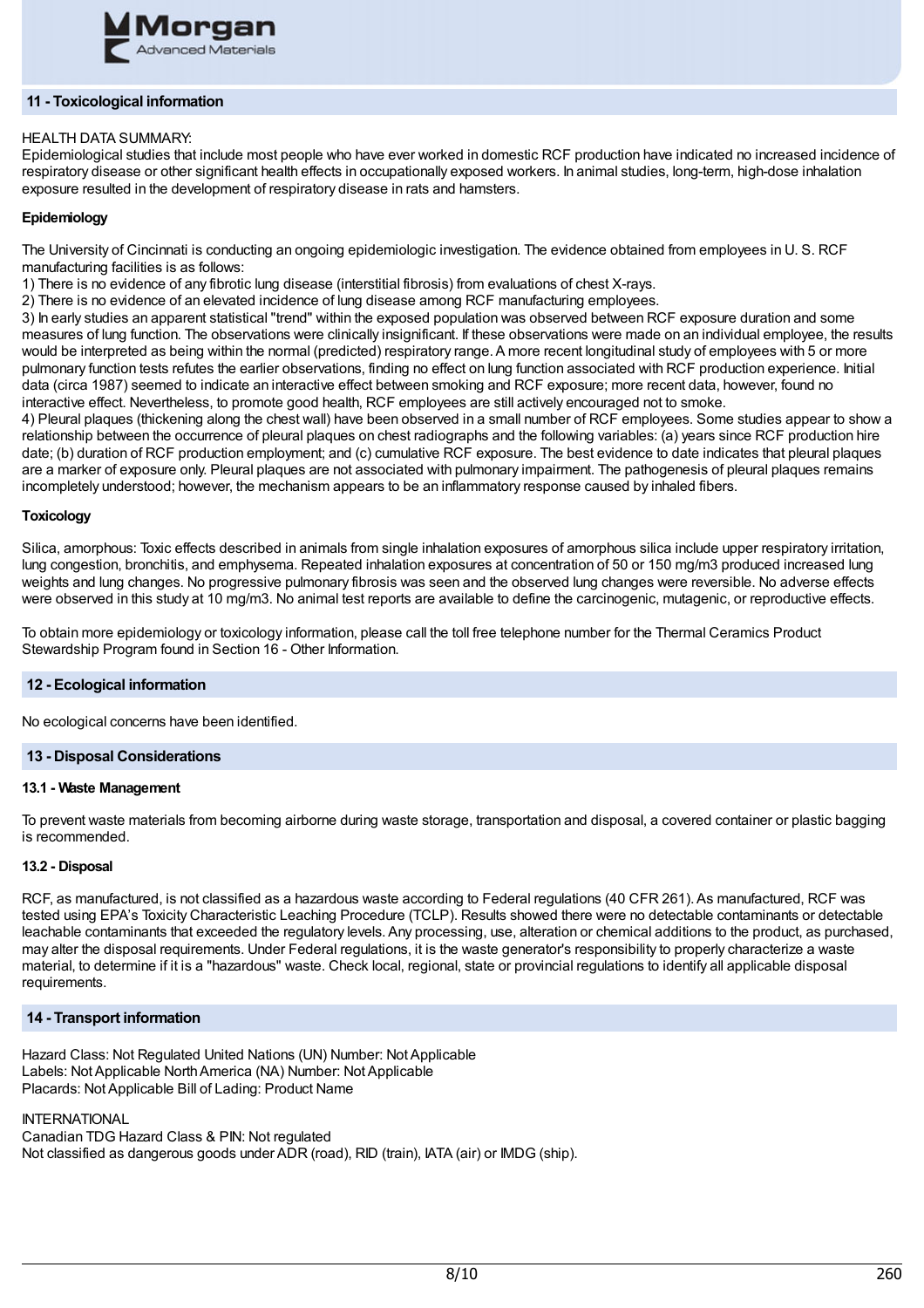

## **15 - Regulatory information**

# **UNITED STATES REGULATIONS**

**EPA: SuperfundAmendments and ReauthorizationAct (SARA)**Title III – Some of these products contain aluminum oxide (fibrous forms) which is reportable under Section 313 (40 CFR 372). Sections 311 and 312 (40 CFR 370) apply (delayed hazard).

**Toxic Substances ControlAct (TSCA)**– RCF has been assigned a CAS number; however, it is not required to be listed on the TSCA inventory.

**Comprehensive Environmental Response, Compensation and LiabilityAct**(**CERCLA)** and the **CleanAirAct (CAA)** - RCF contains fibers with an average diameter greater than one micron and thus is not considered a hazardous air pollutant.

**OSHA:** Comply with **Hazard Communication Standards** 29 CFR 1910.1200 and 29 CFR 1926.59 and the **Respiratory Protection Standards** 29 CFR 1910.134 and 29 CFR 1926.103.

**California**: Ceramic fibers (airborne particles of respirable size) is listed in **Proposition 65, The Safe Drinking Water and Toxic Enforcement Act of 1986** as a chemical known to the State of California to cause cancer.

**Other States**: RCF products are not known to be regulated by states other than California; however, state and local OSHA and EPA regulations may apply to these products. If in doubt, contact your localregulatory agency.

# **INTERNATIONAL REGULATIONS**

**Canada**:

**Canadian Workplace Hazardous Materials Information System(WHMIS)** - RCF is classified as Class D2A - Materials Causing Other Toxic Effects

**Canadian Environmental Protection Act (CEPA)- All substances in this product are listed, as required,** on the Domestic Substances List (DSL)

### **European Union**:

**European Directive 97/69/EC** classified RCF as a Category 2 carcinogen; that is it "should be regarded as if it is carcinogenic to man."